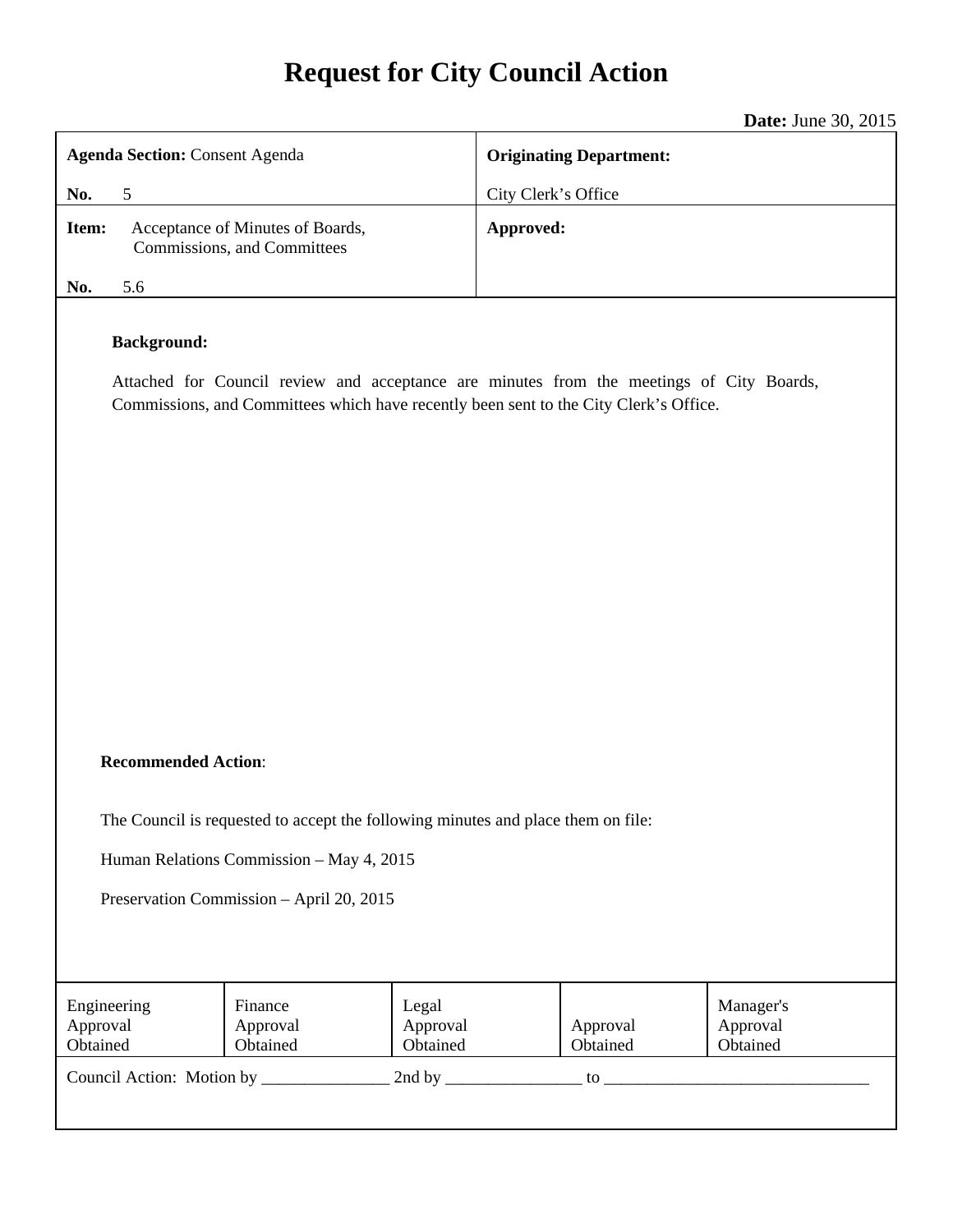## **Carbondale Human Relations Commission**



Minutes – May 4, 2015 Carbondale Civic Center ~ 5:00 p.m.

**Commissioners Present:** JoshuaKyle Brandon, Joseph Brown, Ted Gutierrez, Jerrold Hennrich, Eric McMillan, Faith Miller, Joshua Phillips, Kareem Shariati, Dora Weaver

**Commissioners Excused**: Peg Falcone

**Study Circle Staff Present:** Sarah Heyer

**Guests Present:** Sonya Ingebritsen, Molly Parker, Elius Reed, Chris Workran, Nolan Wright,

**Staff Present**: Interim Police Chief Jeff Grubbs, Deborah McCoy

## **CALL TO ORDER**

The meeting was called to order at 5:03 p.m. by the Chair, Commissioner Hennrich. Commissioner Guiterrez, new HRC Commissioner, was introduced.

\_\_\_\_\_\_\_\_\_\_\_\_\_\_\_\_\_\_\_\_\_\_\_\_\_\_\_\_\_\_\_\_\_\_\_\_\_\_\_\_\_\_\_\_\_\_\_\_\_\_\_\_\_\_\_\_\_\_\_\_\_\_\_\_\_\_\_\_\_\_\_\_\_\_\_\_\_\_\_\_\_\_\_\_\_\_\_\_\_\_

## **MINUTES**

Motion was made by Commissioner Shariati and seconded by Commissioner Weaver to approve the minutes of the April 6, 2015 meeting. Commissioner Miller abstained as she was not present for the April meeting. Motion carried.

### **ANNOUNCEMENTS**

| May 12, 2015 | Community and Policing Forum, Carbondale Civic Center, 7:30 p.m.                                                     |
|--------------|----------------------------------------------------------------------------------------------------------------------|
| May 13, 2015 | Fund raiser for Nepal, India, Gaia House, 6:00 p.m.                                                                  |
| May 16, 2015 | Speakers for Commencement Services, former Governor Jim Edgar, Governor<br>Bruce Rauner, and SIU-CAlum Bill Norwood. |

### **ISSUES**

#### *Public Education/HRC Website*

 Chair Hennrich reminded Commissioners to submit information to Commissioners Falcone and/or Weaver. Commissioner Gutierrez was asked to submit information for the website.

### *Public Forums/Events – Community Policing*

 The forum will be held Tuesday, May 12, 2015, 7:30 p.m. at the Civic Center. Commissioners and Coordinator Heyer discussed and agreed upon the topics and set-up for the forum. Commissioners volunteered to facilitate the seven table discussions. Coordinator Heyer agreed to finalize the press release and Coordinator Brandon HRC Meeting Notes - Page 2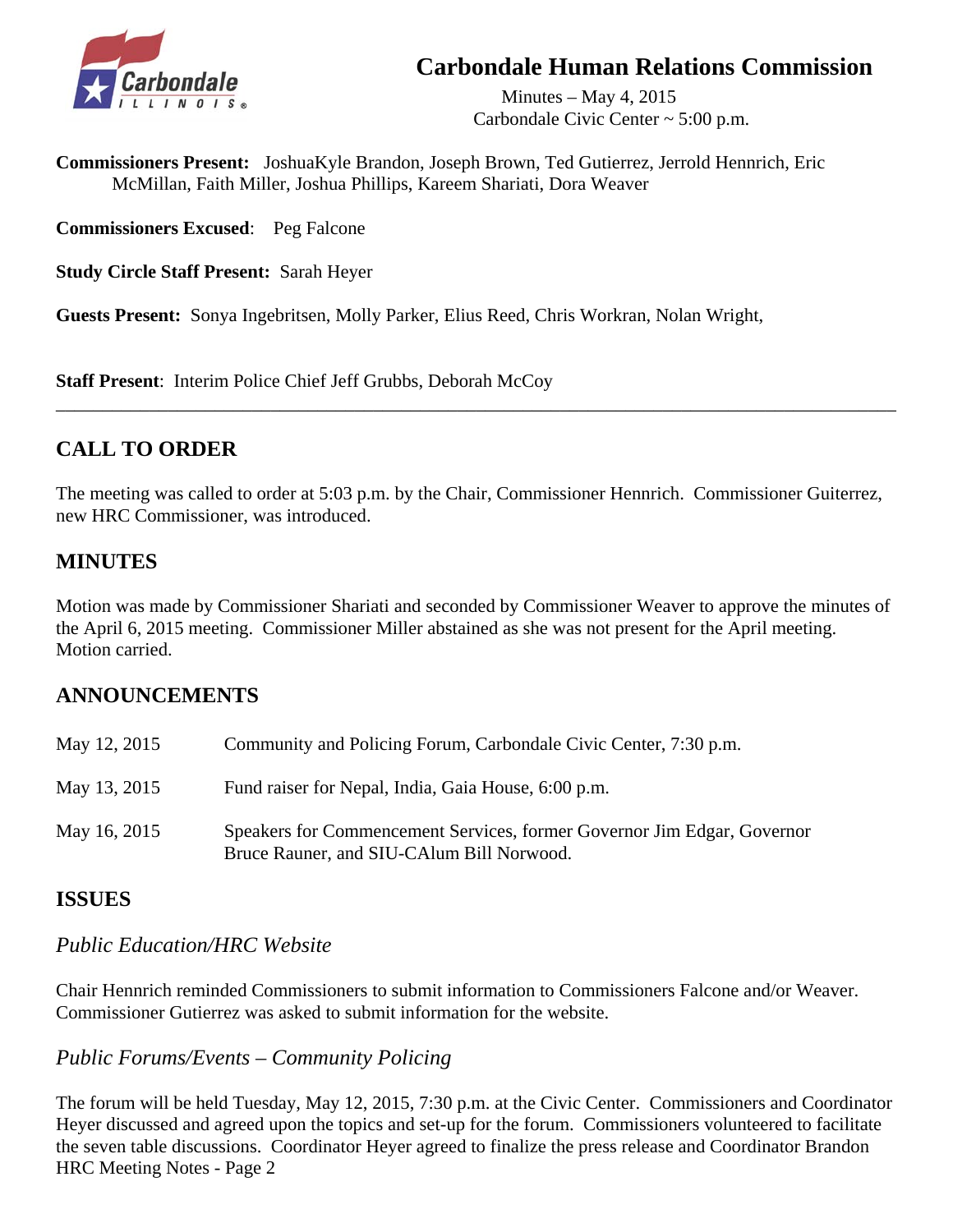#### May 4, 2015

 agreed to finalize and confirm the program. Commissioners should arrive between 6:30 and 7:00 pm at the Civic Center on the evening of the forum. Mr. Wright suggested that the topics be posted on the City/HRC website and citizens encouraged to continue the discussion. Commissioner Miller commented that that was an intent of the committee.

#### *HRC Annual Retreat*

 Commissioner McMillan stated that the Retreat is scheduled for Monday, July 20, 2015, Civic Center, from 5:00-8:00 p.m. A summary regarding subpoena power will be prepared for the Retreat. Commissioner McMillan suggested that at the Retreat, the HRC look at some of the social issues Mayor Monty identified as having an impact on crime, and identify who might influence those issues in this community and how the HRC could influence those groups.

#### **Public Comments**

 Mr. Reed called attention to two articles in the Southern Illinoisan that addressed Governor Rauner's plans regarding cuts and unions.

## **PROCESS ASSESSMENTS**

#### *Neighborhood Alliance Report*

The group will meet on Wednesday, May 6, 2015.

*Non-Violent Carbondale Project* 

No report

#### *Racial Justice Coalition*

 Rev. Ingebritsen stated that the next meeting would be held on May 8, 2015, 7:00 p.m. at the Church of the Good Shepherd. She indicated that the Kopper's Plant and special use permit for Brightfield's was not a finished issue as there are still unanswered questions. Serious concerns regarding police in schools still exist and there are plans to speak with Superintendent Shimshak about their decision and Interim Chief Grubbs about police from their perspective.

 Rev. Ingebritsen asked if HRC was going to make a statement about the police stopping by the schools. Commissioner Weaver commented that the HRC had not been formally asked to do anything about the program and that some groups liked the program and others do not. Chair Hennrich commented that no statement would be made by HRC until hearing from as many other sources as possible to reflect the position of Carbondale citizens as whole. It was suggested that perhaps a survey to citizens be distributed. Rev. Ingebritsen will put together a packet to be distributed to the HRC for the next meeting. Mr. Reed called attention to teachers and officers being paid good salaries and students having to participate in programs such as "I Can Read" to learn how to read.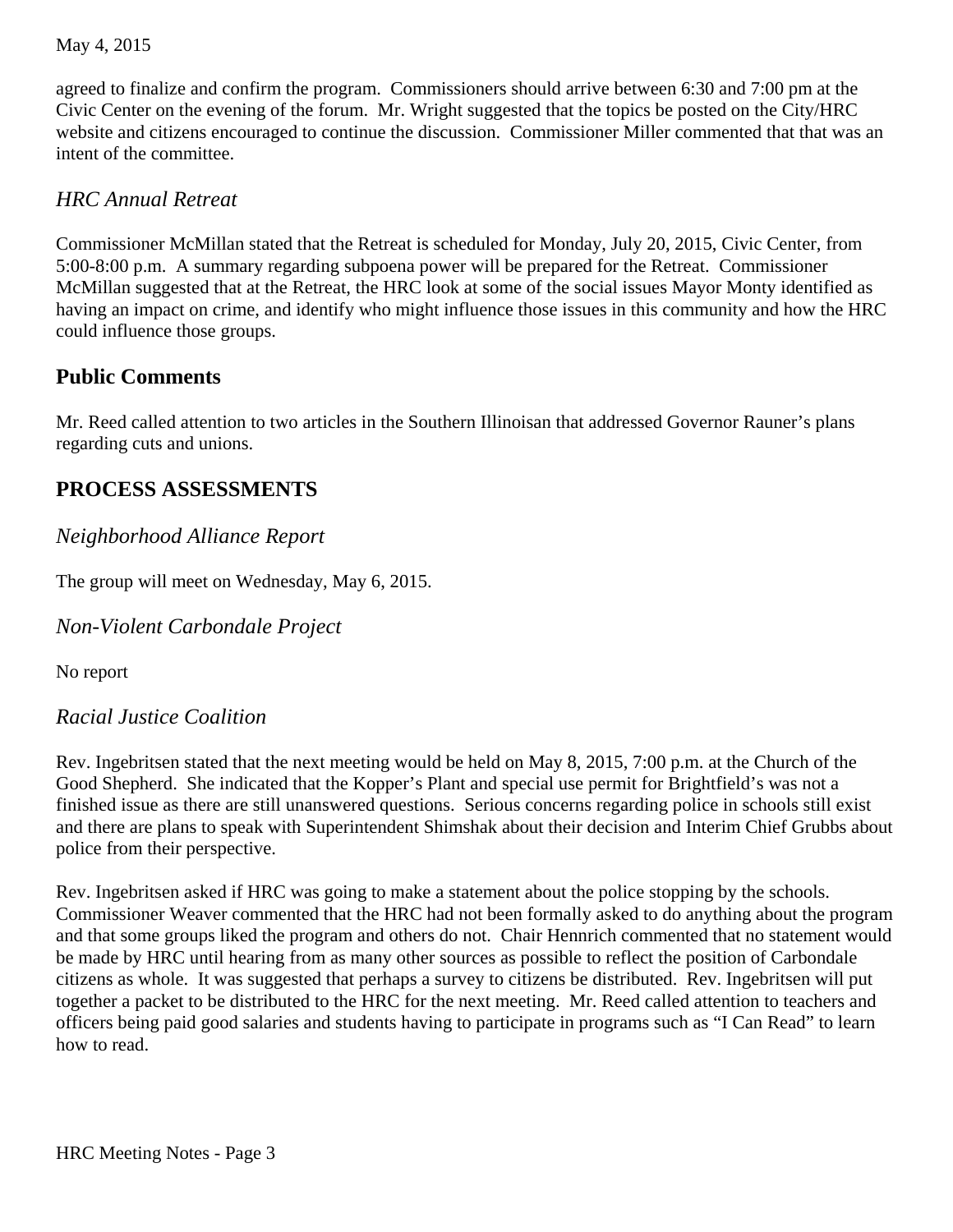May 4, 2015

#### *Law Enforcement*

Interim Chief Grubbs commented on the importance of family and the loss of life. He stated that despite what has happened in Ferguson and Baltimore and other places, he would ask that the officers who are gunned down be remembered. Embracing lawlessness is not the answer to any of it. He believes the HRC and this community can work together to bring back community policing and bring people together instead of dividing.

 Recently the City of Murphysboro and Jackson County law enforcement agencies joined the Crime Stoppers Program, which should help reinvigorate the Neighborhood Watch and other programs in communities. The Department hosted a working luncheon for the Women's Center where agencies and organizations came together to do some brainstorming. Interim Chief Grubbs spoke about the Violence Against Women's Act (VAWA) grant and its intent regarding some model polices on prevention. Several officers attended training in Texas regarding a battery intervention program. The Department is formulating some plans to reinstitute the Citizens Police Academy for this fall. Citizens are invited to submit ideas on what they would like to see included.

 Commissioner Brown spoke on his involvement as a panelist at a seminar held on April 18, 2015, in East St. Louis on the mass incarceration of black males in urban area and other issues. Several judges and lawyers participated. Conversations should be had to determine what alternatives judges in this area are using as opposed to putting people in jail. Commissioner Brown suggested that the HRC consider hosting a discussion this fall that would bring together scholars from several systems and communities including law, criminal justice, judicial, and faith communities to talk about what judges see and how they can be involved in alternatives to the prison pipeline system.

 Mr. Wright shared two experiences he recalled regarding the police. He recalled an experience about three weeks ago about 3:00 a.m. on a Sunday morning when he heard voices outside his window and saw lights. Mr. Wright went outside and was approached by Officer Lattan who explained that a young man was drunk and lost,

 and was trying to find his way home. The young man was white. Mr. Wright recalled an incident from a year ago when there was a loud crash down the street from a car hitting a pole. Mr. Wright went out and there was a young woman on the ground who was talking very faintly to an officer. He went back to his home to get a blanket for her. Mr. Wright saw other officers attempting to question her and another person in the back of the car who appeared to be in shock. Mr. Wright asked the officer where the medical care was and 10-15 minutes had passed without anything being done. The officer got in Mr. Wright's face and told him he was interfering with police investigation, and to get the hell out of there. An officer pushed him in the chest with both hands and invited him to leave the scene or be arrested. The individuals in the car crash were black. Mr. Wright stated that he would like to think that the manner in which the most recent incident was handled is current. However, with the Ferguson and other incidents of late, there is cause for concern. Mr. Wright indicated that he thought he should share those two incidents, as they are what he observed and experienced.

 Ms. Parker spoke about five projects the Southern Illinoisan is working on. Three of the five projects are focusing on the justice system. Legal representation has been addressed, and prison overcrowding and after prison are other topics. She indicated the Southern would be interested in engaging in conversation about possibly co-sponsoring a forum/seminar on the justice system.

 Commissioner Shariati spoke about the Sparrow Coalition, and asked that it be added as an item under Process Assessments on the Agenda. Commissioner Phillips will be prepared to report at a future meeting.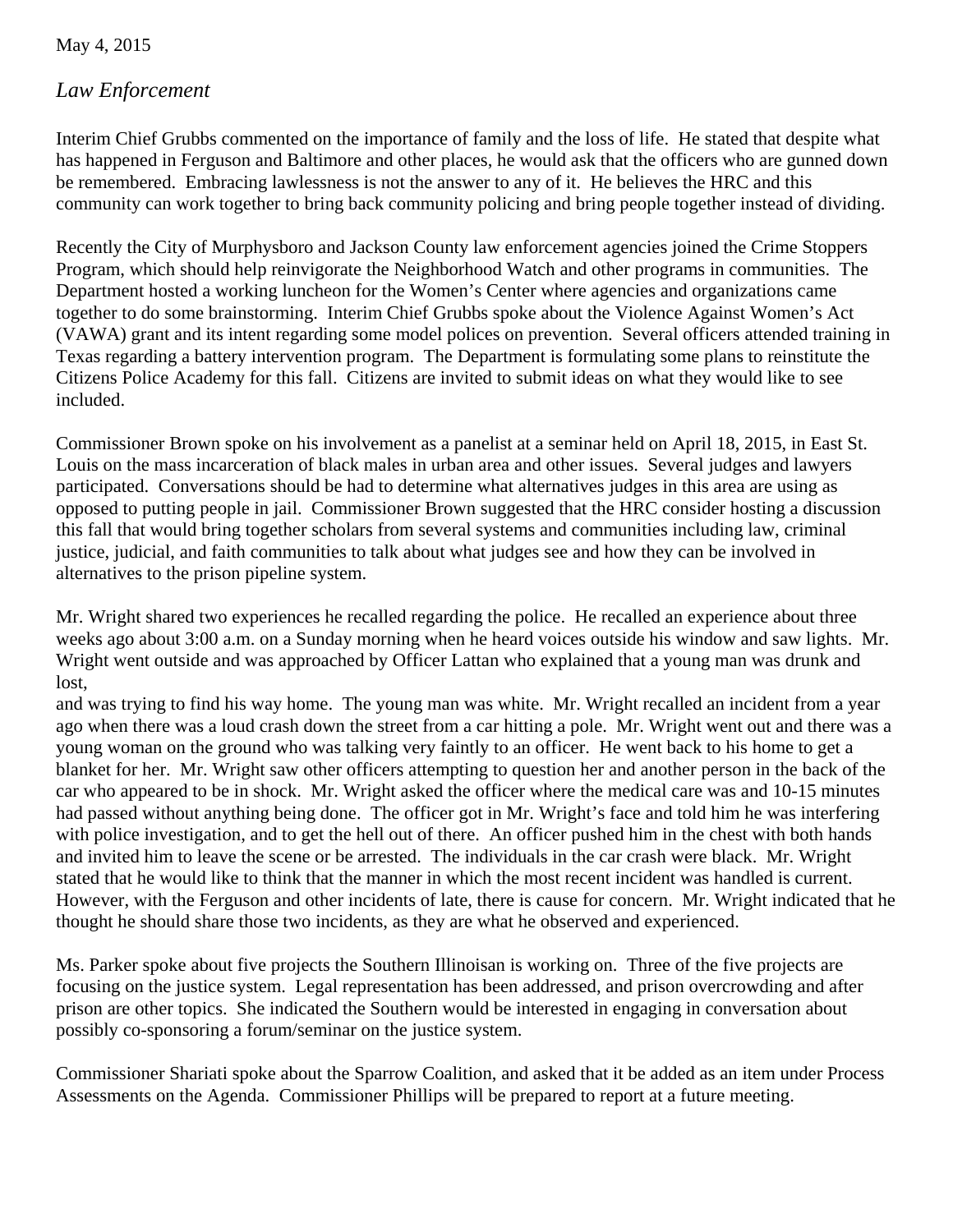HRC Meeting Notes - Page 4 May 4, 2015

*Items for City Council* 

None

## **ADJOURNMENT**

Next meeting – June 1, 2015. There being no further business, the meeting was adjourned at 6:38 p.m.

Recorded by Deborah McCoy \_\_\_\_\_\_\_\_\_\_\_\_\_\_\_\_\_\_\_\_\_\_\_\_\_\_\_\_\_\_\_\_\_\_\_\_\_\_\_\_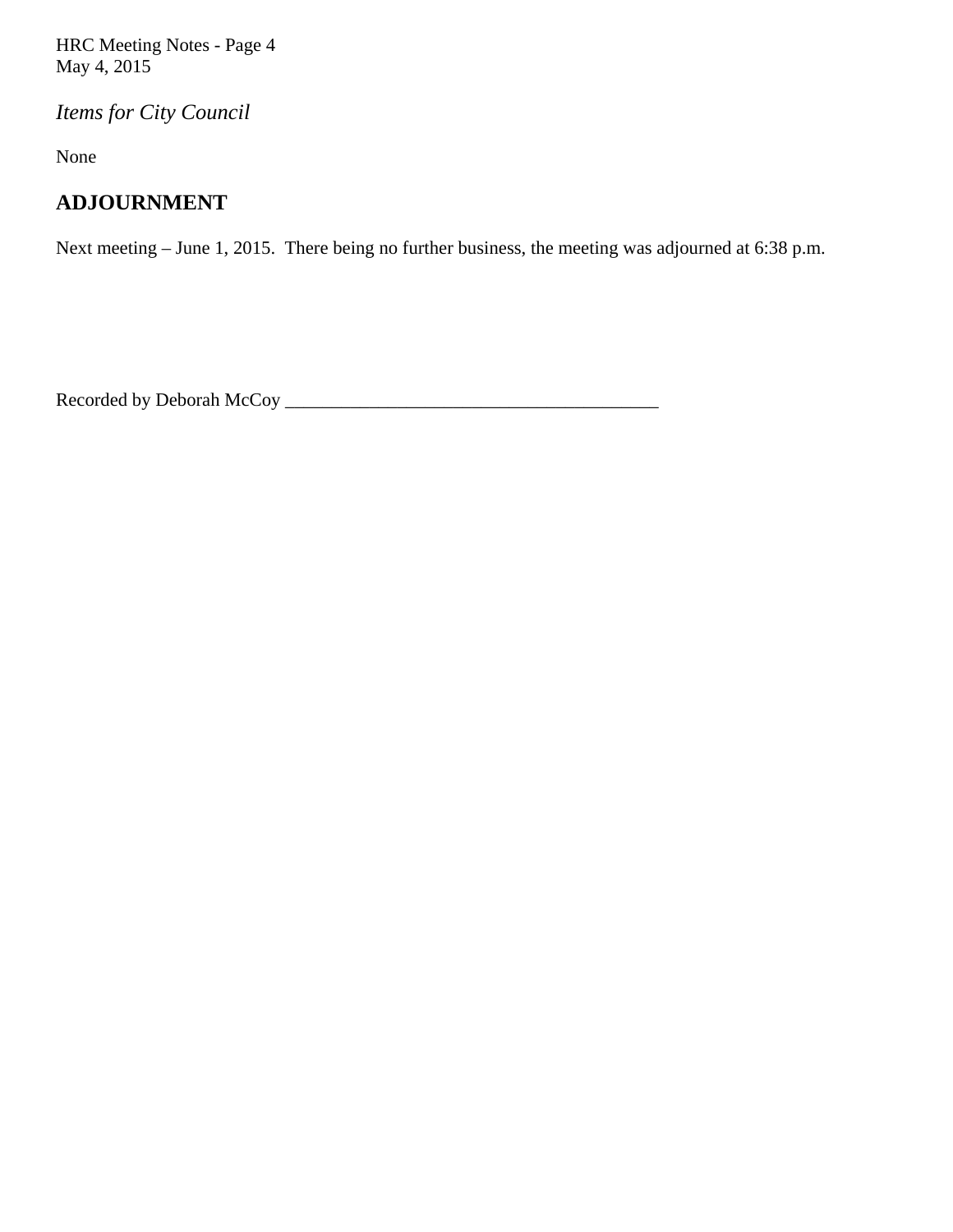

## **MINUTES**

## **Preservation Commission Monday, April 20, 2015 City Hall/Civic Center – 7:00 p.m***.*

1. **Roll Call:** Mr. Parkinson called the meeting to order at 7:00p.m.

**Members Present:** Jackson, Clark, Doherty, Ittner, Parkinson, Van Awken and Benedict

**Members Absent:** Comparato, Sigler

**Staff Present:** Sergeev, Price

**Guests:** Lee Fronabarger, M. Jacob, N. Nickreht, S. Goodale, J. Kelly, L. Rowland, M. Jese, T. Snyder, D. Kelly, C. Fulmer, S. Lambert, S. Gobert, R. Zang, C. Vine, G. Lashbrook, M. Bowen, J. Nance

2. **Approval of Minutes:** Ms. Ittner moved, seconded by Mr. Van Awken, to approve the minutes of March 16, 2015.

The motion to approve the minutes passed with a unanimous voice vote.

#### 3. **Communication and Reports:**

a) Educational and Technical Assistance Committee

Ms. Ittner notified the Commission that the League of Women Voters used the oral history report which discussed the building of Cedar Lake to write their presentation for a water ordinance that was proposed to the City Council.

b) Nomination and Hardship Committee

Nothing to Review

c) Work Plan Committee

Nothing to Review

d) Certificate of Appropriateness Committee

Nothing to Review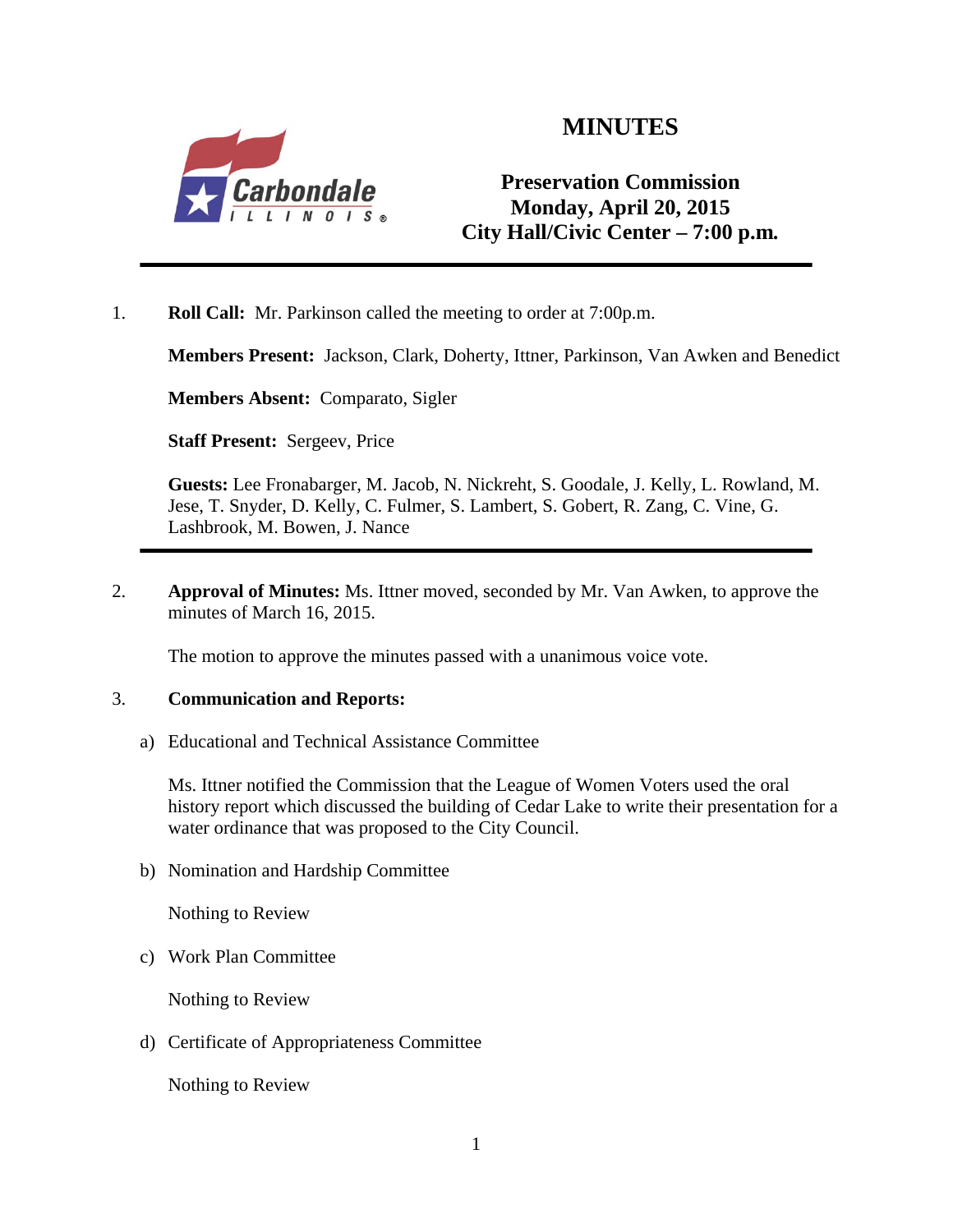e) Downtown Advisory Committee Report

Nothing to Review

#### 4. **Old Business:**

a) Carbondale Main Street and Historic Preservation Conference 2015

Ms. Sergeev announced that she still needs volunteers for the registration table. Ms. Sergeev also announced that the IHPA has provided up to 3 scholarships if any of the Commission members would like to go.

Mr. Parkinson said he would like to fill one of the scholarships.

b) Discussion of Founder's Day Celebration 2016

Mr. Parkinson asked Mr. Clark to read a proposal that will be submitted to the City Manager for the establishment of a Founder's Day.

There was discussion about including the Carbondale High School History Department and History Club to be included in the list of organizations that the commission would like to solicit for assistance.

Mr. Van Awken moved, seconded by Ms. Ittner, to approve the proposal to Mr. Baity as amended. The motion was passed with a unanimous voice vote.

#### 5. **New Business:**

- a) Annual Meeting
	- a. Election of Office

Mr. Parkinson announced that he was no longer moving and would like to continue serving on the Preservation Commission.

Ms. Ittner stated that the Nomination Committee had met, and that Mr. Parkinson is slated as Chair and Mr. Sigler as Vice Chair for the next term.

Mr. Parkinson asked for a vote to accept Mr. Sigler as FY 2016 Vice Chair as presented by the Nomination Committee. The motion was passed by a unanimous voice vote.

Mr. Parkinson asked for a vote to accept Mr. Parkinson as FY 2016 Chair as presented by the Nomination Committee. The motion was passed by a unanimous voice vote.